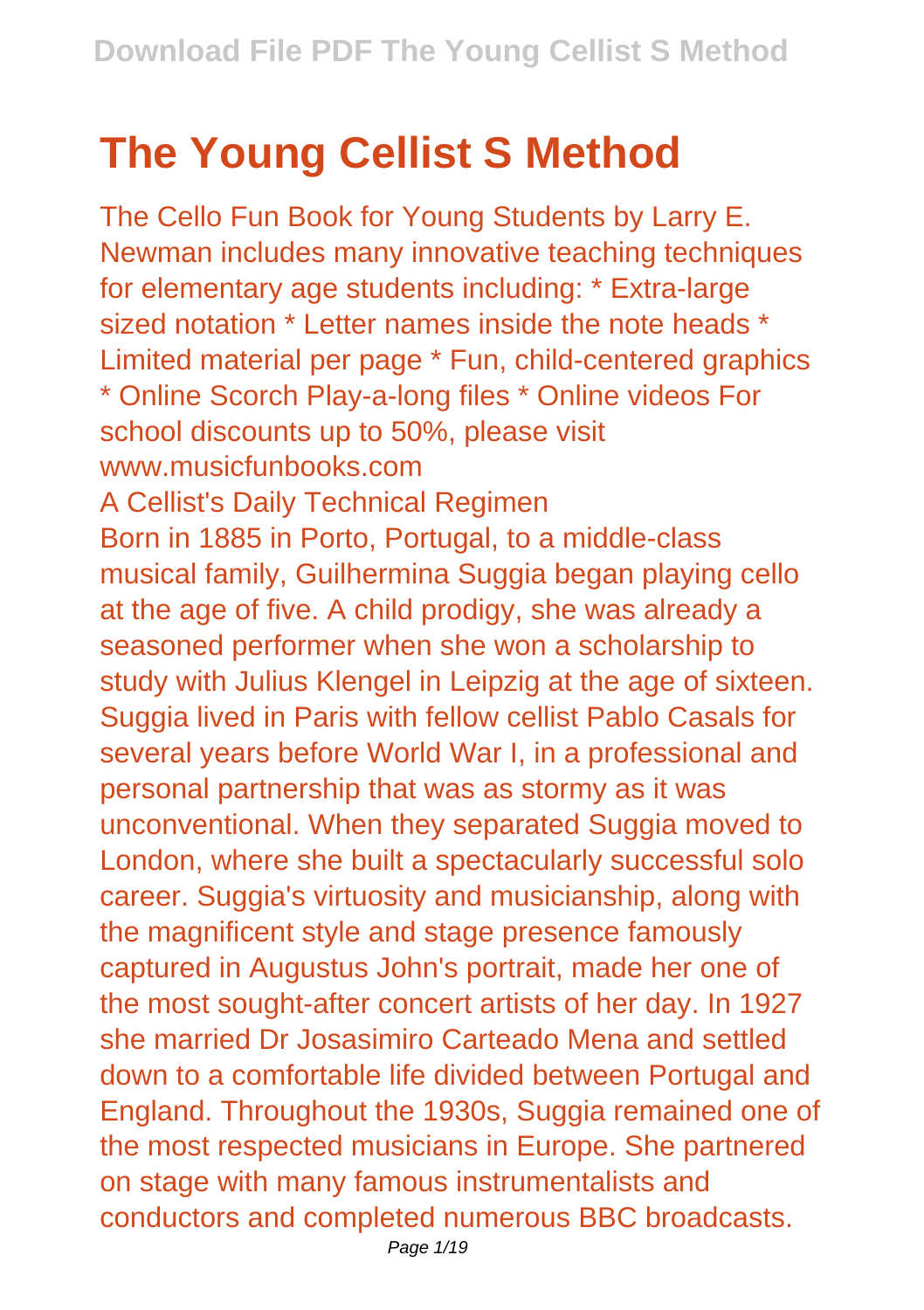The war years kept her at home in Portugal, where she focused on teaching, but she returned to England directly after the war and resumed performing. When Suggia died in 1950, her will provided for the establishment of several scholarship funds for young cellists, including England's prestigious Suggia Gift. Mercier's study of Suggia's letters and other writings reveal an intelligent, warm and generous character; an artist who was enormously dedicated, knowledgeable and selfdisciplined. Suggia was one of the first women to make a career of playing the cello at a time when prejudice against women playing this traditionally 'masculine' instrument was still strong. A role model for many other musicians, she was herself a fearless pioneer. Solos for Young Cellists is an eight-volume series of music compilations. The series ranges from elementary to advanced levels and represents a truly exciting variety of musical genres and techniques. This collection of wonderful music offers young cellists the opportunity to work in various positions, techniques, meters, keys and musical styles. Many of the works have long been recognized as stepping stones to the major instrumental repertoire, while others are newly published pieces and original compositions, providing an exciting and diverse choice of study. The collection will become a valuable resource for teachers and students of all ages and levels. Titles: \* Romance-Debussy \* Bourree-Squire \* Serenade Basque-Adorian \* Sicilienne-Faure \* Sonata in E Minor, Op. 38, No. 1-Romberg \* Sonata in E Minor, Op. 38, No. 1-Romberg/Farrar (quartet arrangement) \* Fond Recollections, Op. 64, No. 1-Popper \*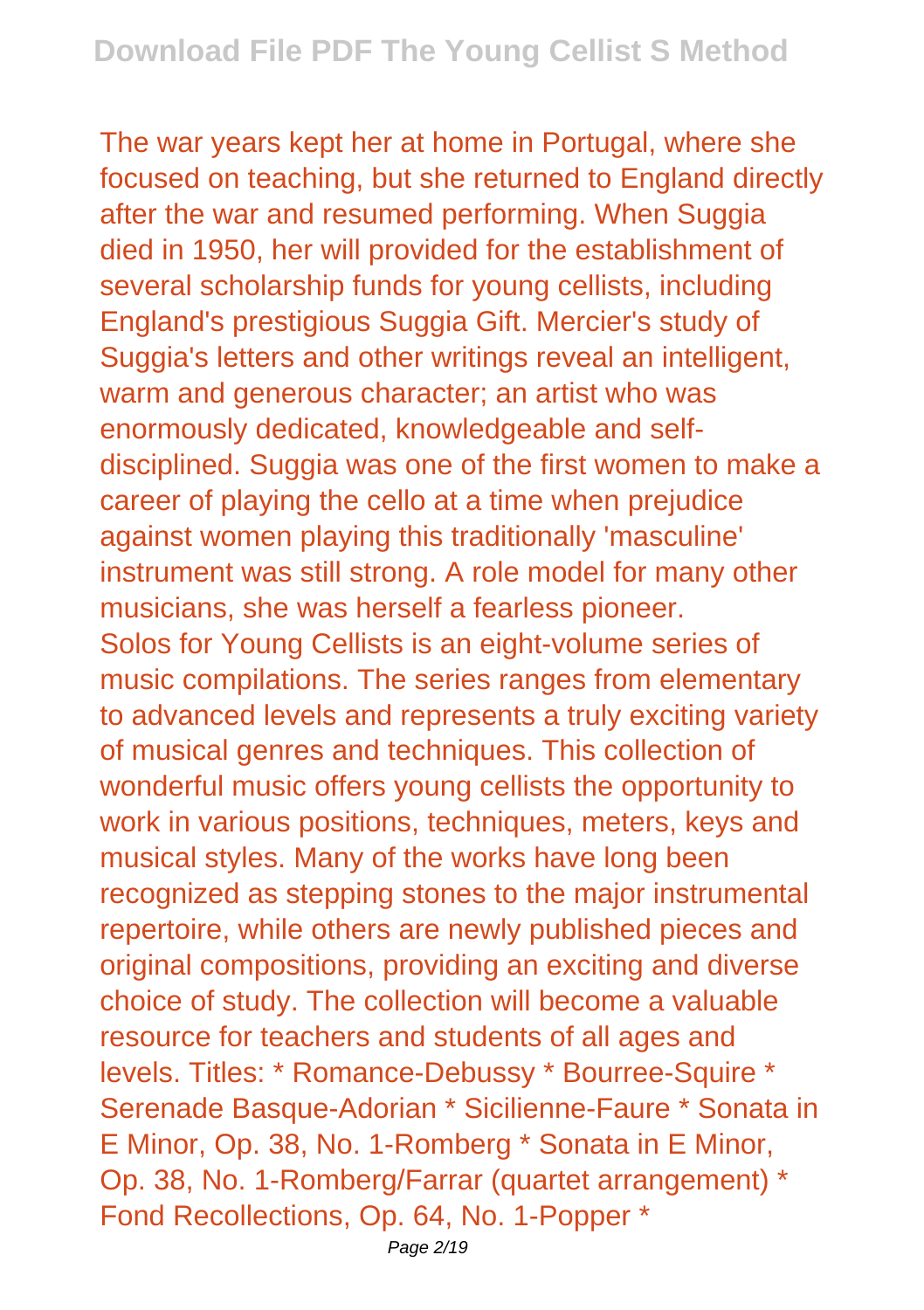Harlequinade-Squire \* Humoresque-Squire Set against the backdrop of the 1950s when composers like John Cage were revolutionizing classical music, The Music Book celebrates a woman's passionate fight to do the one thing that makes her feel most alive-performing the music she loves. 1952 is a time when serious orchestral groups refused women even the chance to audition, but then a forward-looking modern music quartet needs a last-minute substitute accomplished cellist to play a difficult piece composed by their pianist. They hire Irena, the only woman musician at a classical music festival. Many years later in the memory unit of a nursing home facility, Irena recalls that festival and her unsettling relationship with the group's enigmatic composer when she receives the sonata he left for her in his will. She relives the four days she spent with him, the difficult aftermath of their affair, and the few other times she saw him during her life. As her mind shuts down, she re-experiences the intense joy she felt performing music and her struggle to enter a male-dominated world. The Music Book pays homage to all women who blazed a trail in the arts and indeed to all those who have struggled for the opportunity to play their music for the world.

SHORTLISTED FOR THE ROYAL PHILHARMONIC SOCIETY STORYTELLING AWARD 2021 'Riveting, taking in prejudice as well as sacrifice. There are 4.30am starts, lost instruments, fractured wrists, all captured with vivid flourishes. A paean to camaraderie.' Observer Seven brothers and sisters. All of them classically trained musicians. One was Young Musician of the Year and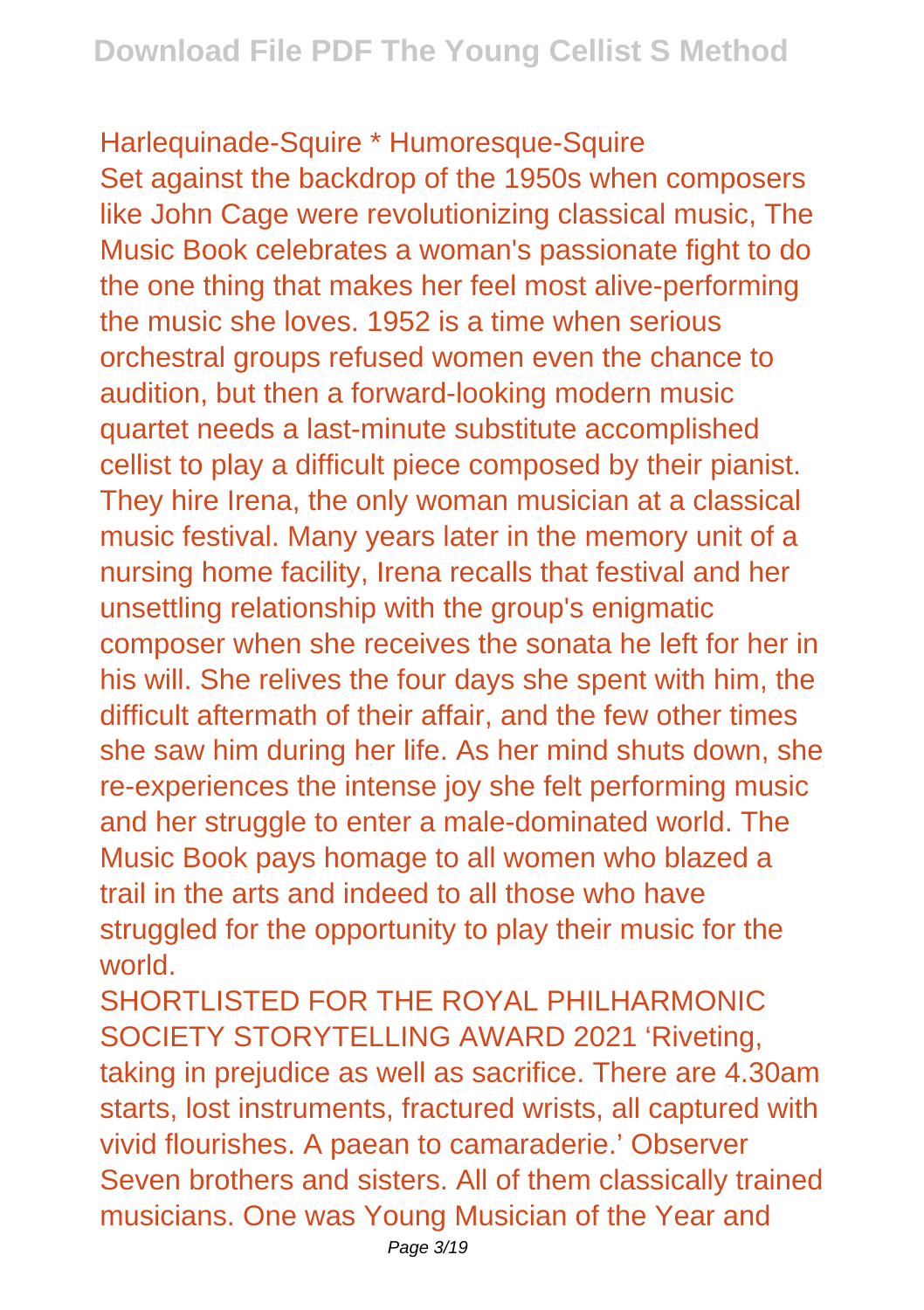performed for the royal family. The eldest has released her first album, showcasing the works of Clara Schumann. These siblings don't come from the rarefied environment of elite music schools, but from a state comprehensive in Nottingham. How did they do it? Their mother, Kadiatu Kanneh-Mason, opens up about what it takes to raise a musical family in a Britain divided by class and race. What comes out is a beautiful and heartrending memoir of the power of determination, camaraderie and a lot of hard work. The Kanneh-Masons are a remarkable family. But what truly sparkles in this eloquent memoir is the joyous affirmation that children are a gift and we must do all we can to nurture them. In 1971 Louise Behrend collected a significant number of articles written about the Suzuki approach. These articles were published as a ten-part series in Allegro, the monthly newspaper of the New York Musicians' Union. The purpose was to clear up many widely held misconceptions about the Suzuki ideas and to encourage more fine players and teachers to explore Suzuki teaching. Now published in book form, this pioneering information becomes accessible to a much wider audience.

Solos for Young Cellists is an eight-volume series of music compilations. The series ranges from elementary to advanced levels and represents a truly exciting variety of musical genres and techniques. This collection of wonderful music offers young cellists the opportunity to work in various positions, techniques, meters, keys and musical styles. Many of the works have long been recognized as stepping stones to the major instrumental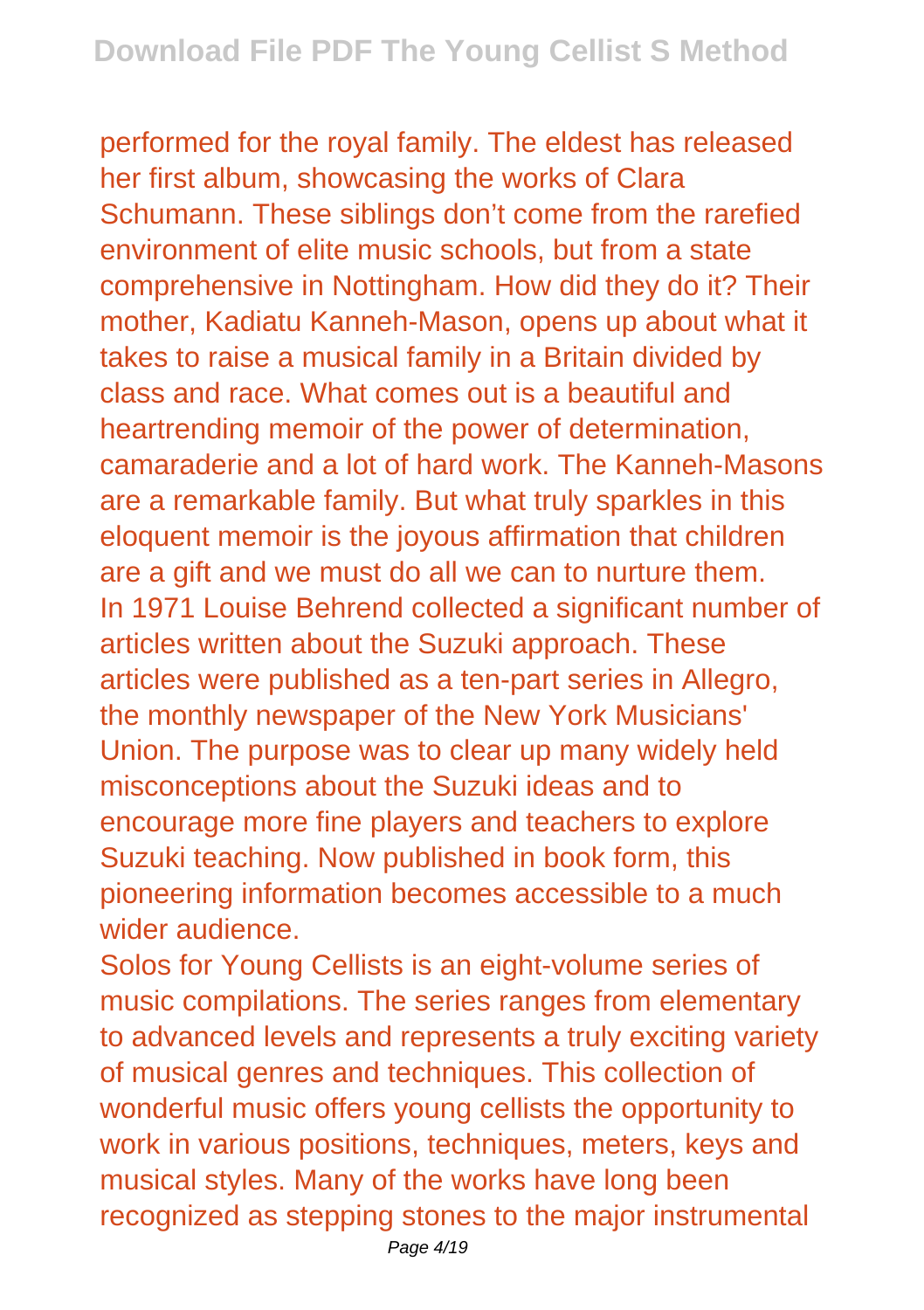repertoire, while others are newly published pieces and original compositions, providing an exciting and diverse choice of study. The collection will become a valuable resource for teachers and students of all ages and levels. Contents: \* Cradle Song-Squire \* Berceuse-Jarnefelt \* Drei Leichte Stucke-Hindemith \* Running of the Bulls-E. W. Cheney \* Nina-Pergolesi \* Elfintanz-Jenkinson \* At Twilight-Squire \* Neopolitan Dance-Marcelli

The author's stated purpose in writing The Art of Cello Playing is to present a progressive sequence of commentary and material as a basis for acquiring a sound technical foundation and basic playing competence to prepare the player for exploring the rich solo, orchestral, and chamber music literature of the instrument. To that end he has produced a comprehensive textbook and reference manual on beginning to advanced cello technique with emphasis on the vital beginning foundation. Louis Potter Jr., is particularly well qualified to make this contribution from his wide experience in teaching both classes and individuals at Michigan State University and at National Music Camp, Interlochen, Michigan.

Solos for Young Cellists is an eight-volume series of music compilations with companion CDs. The series ranges from elementary to advanced levels and represents a truly exciting variety of musical genres and techniques. This collection of wonderful music offers young cellists the opportunity to work in various positions, techniques, meters, keys, and musical styles. Many of the works have long been recognized as stepping stones to the major instrumental repertoire, while others are newly published pieces and original compositions, providing an exciting and diverse choice of study. The collection will become a valuable resource for teachers and Page 5/19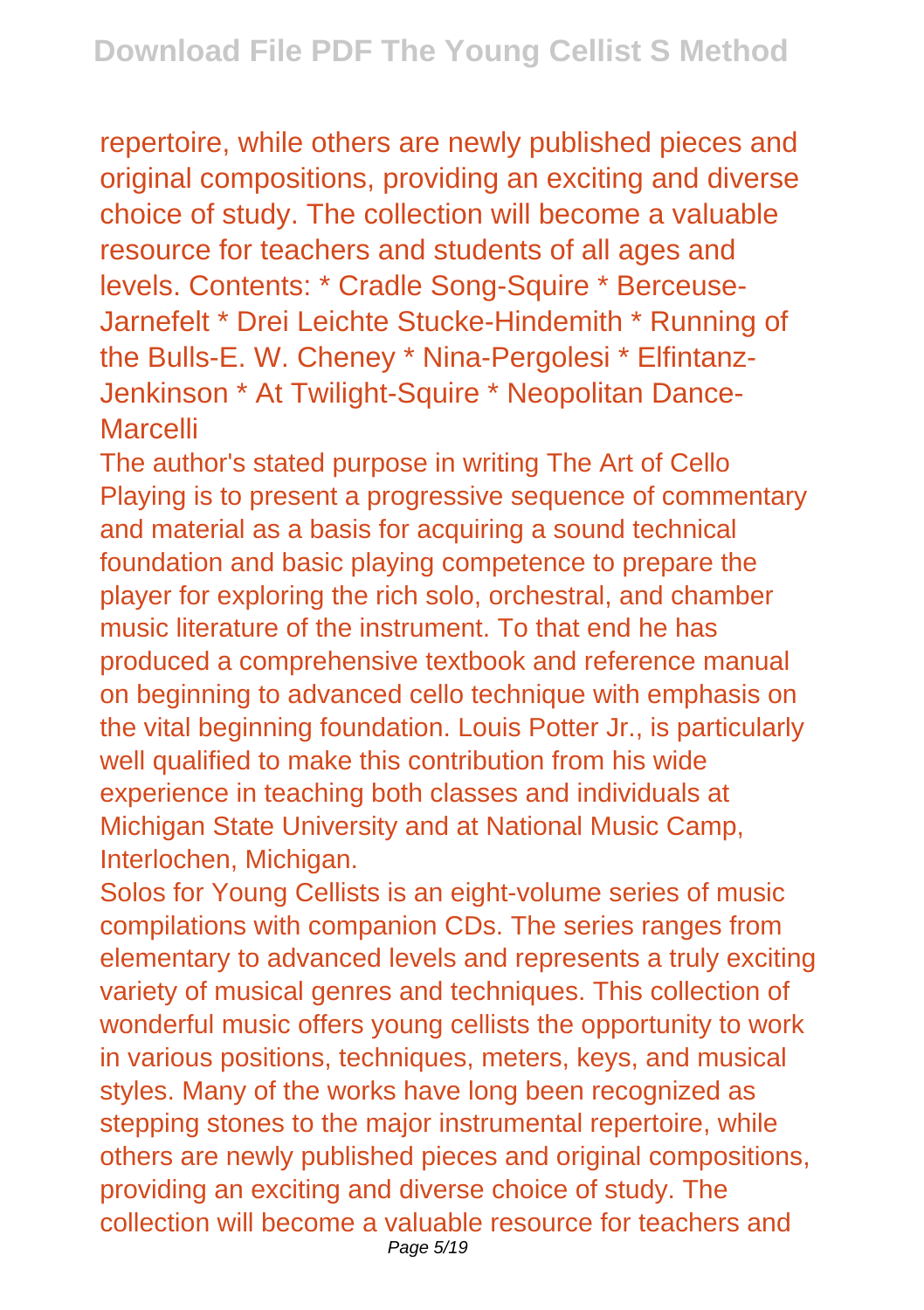students of all ages and levels. The piano track recorded on the second half of each CD gives the cellist the chance to practice performing with accompaniments. Contents: Simple Folk Songs (8) \* Scherzo, Op.12, No. 3-Schlemuller \* Forward, March!, Op.14, No. 6- Schlemuller \* Livi's Blues-E. W. Cheney \* Budapesto-C. Cheney \* Gondola Song-Schlemuller \* Concerto in C Major, III No. 6- Vivaldi "This five book series will guide the emerging or experienced cellist or teacher through concise, organized steps to becoming or producing a fine cellist. It is designed to be an on-the-music-stand companion for a daily journey of cello discovery."--P. [4] de la couv.

Louis R. Feuillard (1872–1941) has become known chiefly as the teacher of Paul Tortelier who called him a man with an extraordinary educational instinct. His 'Daily Exercises' take up the most important aspects of the cello technique, such as exercises in neck and thumb positions, double stops and bowing exercises. It is particularly because of the logical structure of the exercises that they have been among the standard works of violoncello study literature since their publication in 1919.

Solos for Young Cellists is an eight-volume series of music compilations. The series ranges from elementary to advanced levels and represents a truly exciting variety of musical genres and techniques. This collection of wonderful music offers young cellists the opportunity to work in various positions, techniques, meters, keys and musical styles. Many of the works have long been recognized as stepping stones to the major instrumental repertoire, while others are newly published pieces and original compositions, providing an exciting and diverse choice of study. The collection will become a valuable resource for teachers and students of all ages and levels. Titles: \* Song Without Words, Op. Posthumous 109- F. Mendelssohn \* Sonata in C Major, G. 6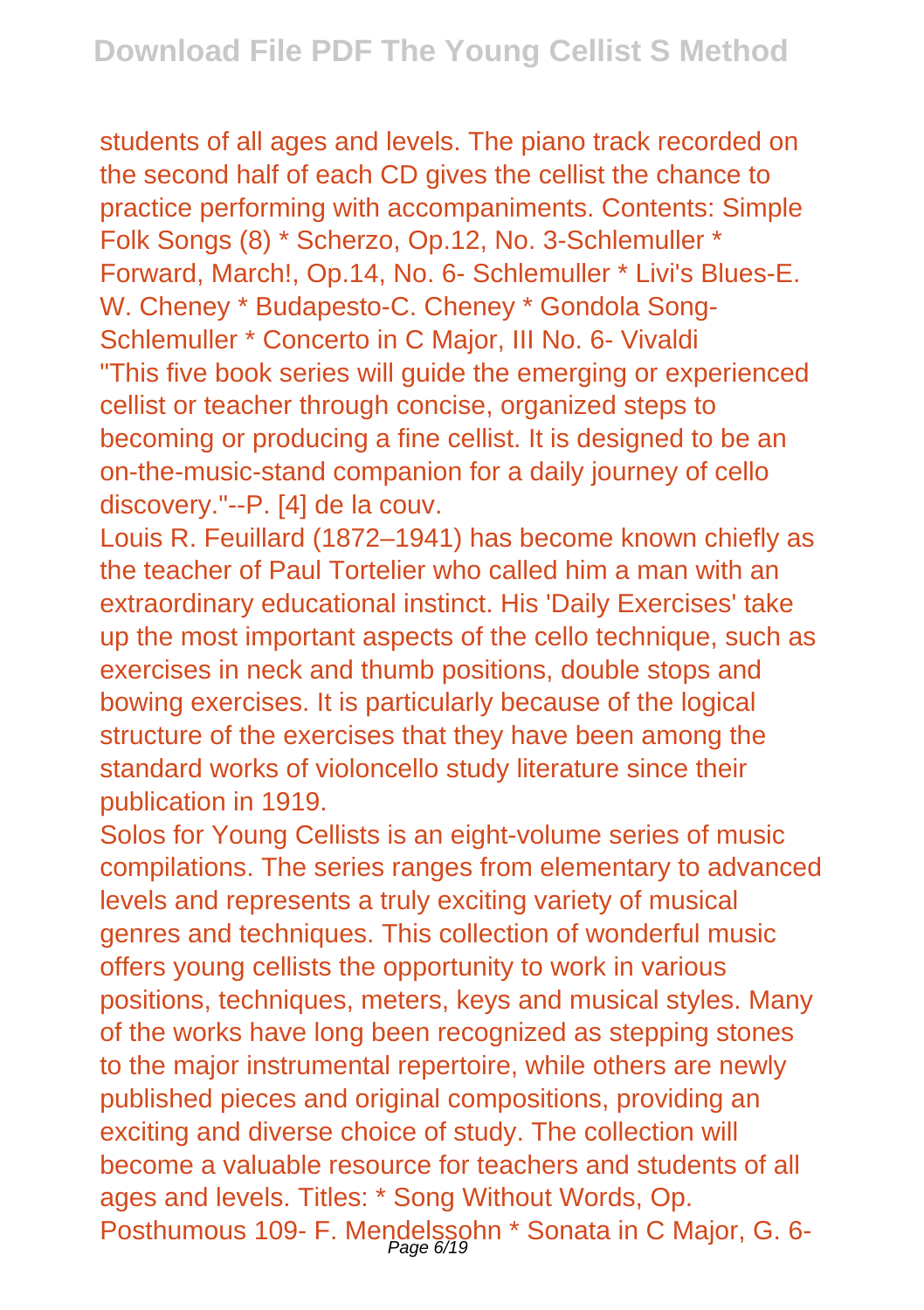L. Boccherini (keyboard realizations and cello accompaniment setting by Claude Kenneson) Allegro Largo Allegro \* Piece pour violoncelle, Op. 77 ("Papillon")- G. Fauré \* Praver from "Jewish Life"- E. Bloch \* Eclectic Suite ("Pops' Cycle")- M. Forsyth Potpourri Song of Light Ripsnorter Finale

This wonderful clean reprint of the original plates is exactly what cellists need to have in their library, starting with rigorous training for trills (shakes), this 47pp paperback is a must have for any cellist. Glossy cover. Printed in English, French, and German.

Position Pieces for Cello is designed to give students a logical and fun way to learn their way around the fingerboard. Each hand position is introduced with exercises called "Target" Practice," "Geography Quiz," and "Names and Numbers." Following these exercises are tuneful cello duets which have been specifically composed to require students to play in that hand position. In this way, students gain a thorough knowledge of how to find the hand positions and, once there, which notes are possible to play. Using these pieces (with names like "I Was a Teenage Monster," "The Irish Tenor," and "I've Got the Blues, Baby"), position study on the cello has never been so much fun!

Compiled by Alwin Schroeder, a former cellist with the Boston Symphony Orchestra and an experienced teacher, this collection of 80 exercises constitutes the first book of a threevolume set. Schroeder drew upon his extensive experience to create original études for instructing students, and in this work he combines them with several others by his distinguished nineteenth-century European colleagues: Karl Schröder. Ferdinand Büchler, Friedrich Dotzauer, Auguste Franchomme, Friedrich Grützmacher, and Sebastian Lee. The carefully selected studies are arranged in order of increasing complexity, and Schroeder provides suggestions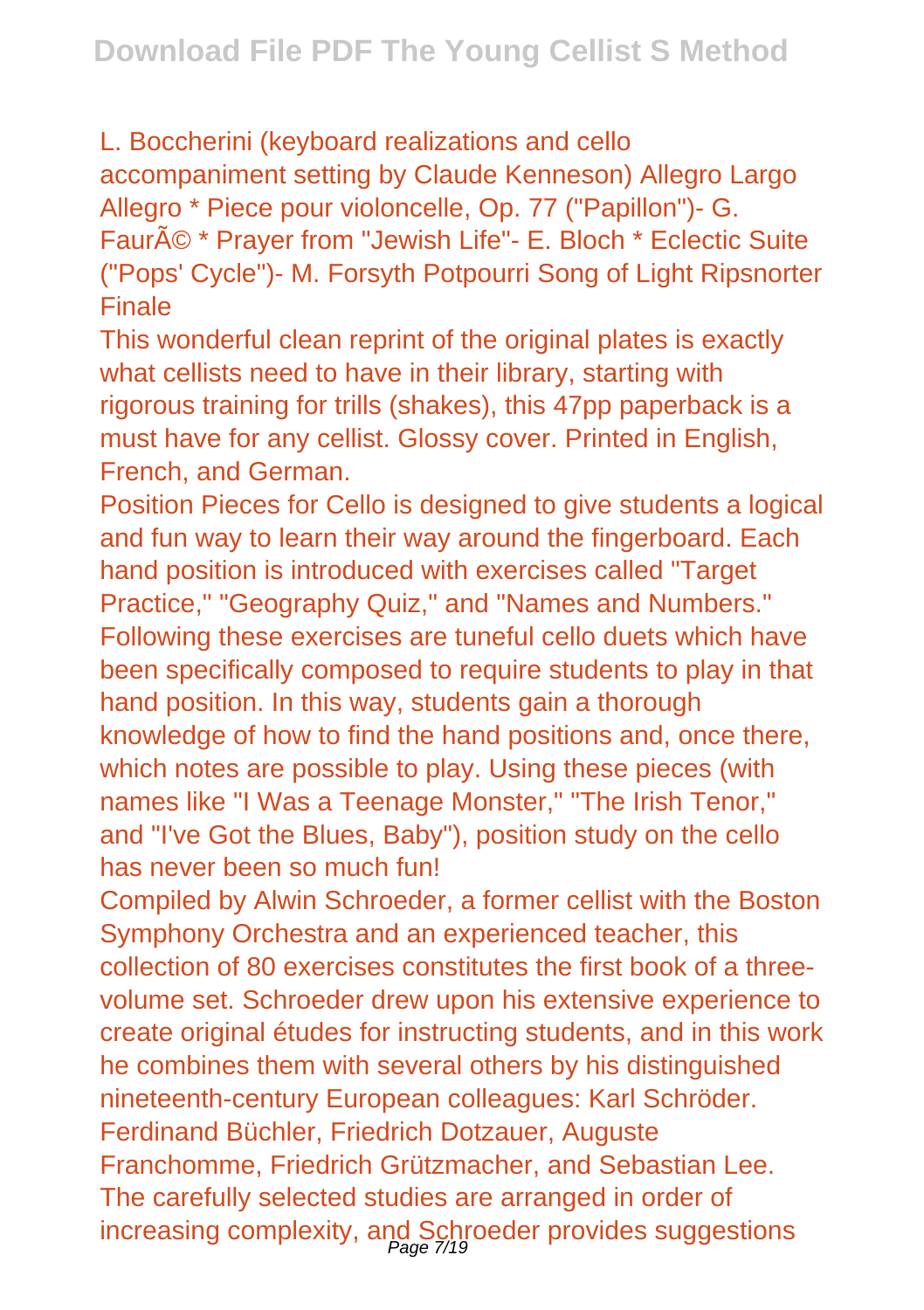for fingering, bowing, and dynamics. Cello students and teachers will find these exercises a splendid resource for the improvement of technique and performance.

Barcelonian Gaspar Cassadó (1897-1966) was one of the greatest cello virtuosi of the twentieth century and a notable composer and arranger, leaving a vast and heterogeneous legacy. In this book, Gabrielle Kaufman provides the first full-length scholarly work dedicated to Cassadó, containing the results of seven years of research into his life and legacy, after following the cellist's steps through Spain, France, Italy and Japan. The study presents in-depth descriptions of the three main parts of Cassadó's creative output: composition, transcription and performance, especially focusing on Cassadó's plural and multi-facetted creativity, which is examined from both cultural and historical perspectives. Cassadó's role within the evolution of twentieth-century cello performance is thoroughly examined, including a discussion regarding the musical and technical aspects of performing Cassadó's works, aimed directly at performers. The study presents the first attempt at a comprehensive catalogue of Cassadó's works, both original and transcribed, as well as his recordings, using a number of new archival sources and testimonies. In addition, the composer's significance within Spanish twentieth-century music is treated in detail through a number of case studies, sustained by examples from recovered score manuscripts. Illuminated by extraordinary source material Gaspar Cassadó: Cellist, Composer and Transcriber expands and deepens our knowledge of this complex figure, and will be of crucial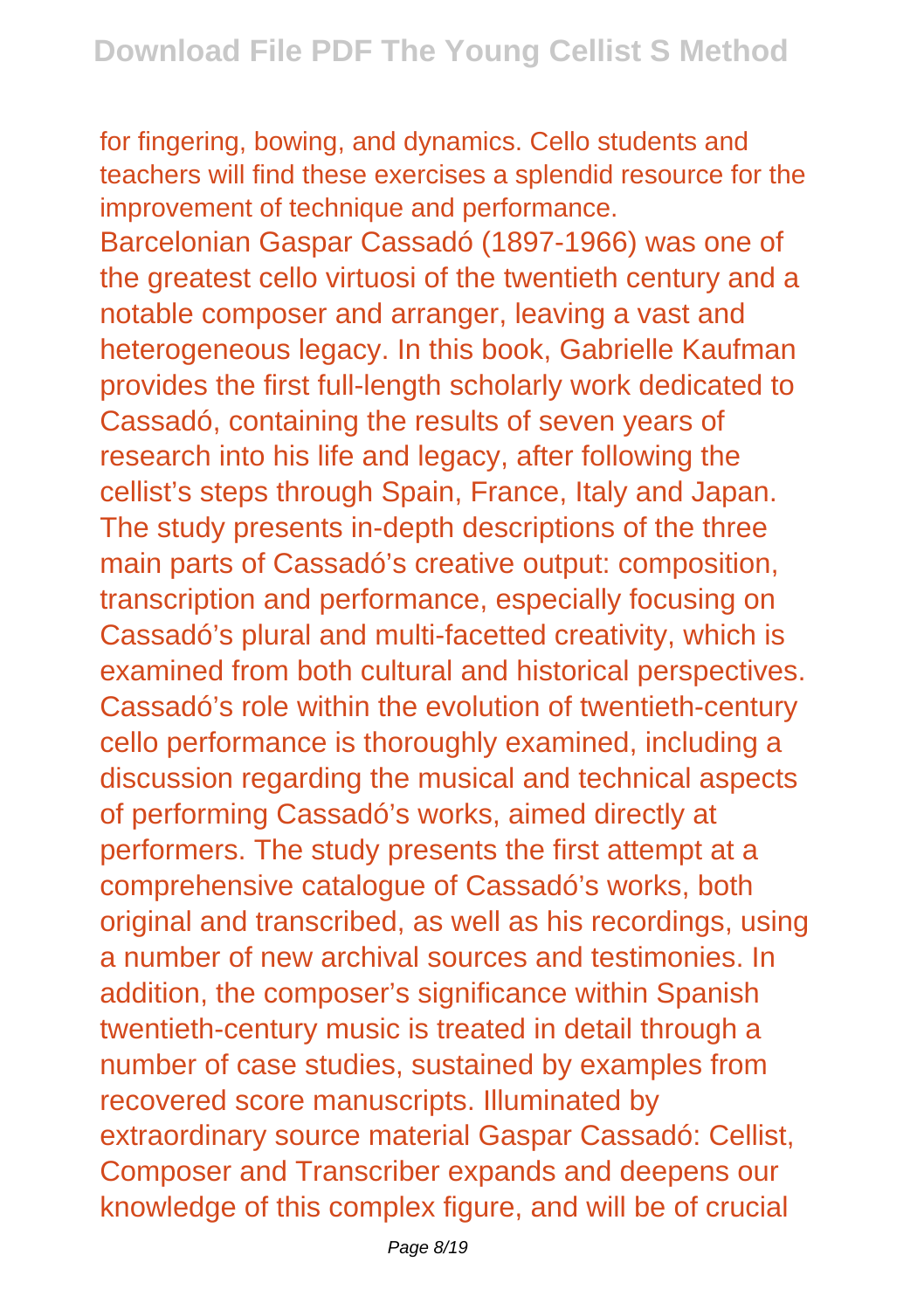importance to students and scholars in the fields of Performance Practice and Spanish Music, as well as to professional cellists and advanced cello students. A Monster Guide to scale practice, aimed at young violinists of Grades 1-2 (Early Elementary / Elementary) standard. Each scale/arpeggio is accompanied by a Dinosaur Footprint Map, indicating finger patterns, with lots of handy tips including standard rhythmic variants. Each scale also has a special solo piece in the same key, using the scale and arpeggio patterns, so that young players can understand the importance of scale practice, and how it relates to successful performance. Delightfully illustrated with dinosaur cartoons, Scaley Monsters is guaranteed to liven up practice routines. Throughout the 1930s Guilhermina Suggia was one of the most respected musicians in Europe. She partnered on stage with many famous instrumentalists and conductors and completed numerous BBC broadcasts. Mercier's study of Suggia's letters and other writings reveal an intelligent, warm and generous character; an artist who was enormously dedicated, knowledgeable and self-disciplined. Suggia was one of the first women to make a career of playing the cello at a time when prejudice against women playing this traditionally 'masculine' instrument was still strong. A role model for many other musicians, she was herself a fearless pioneer.

Students learn songs more quickly than they learn tunes. These 77 little songs are easy and fun to sing and play. They are graded according to finger patterns and bowings. These pieces will be a great help through the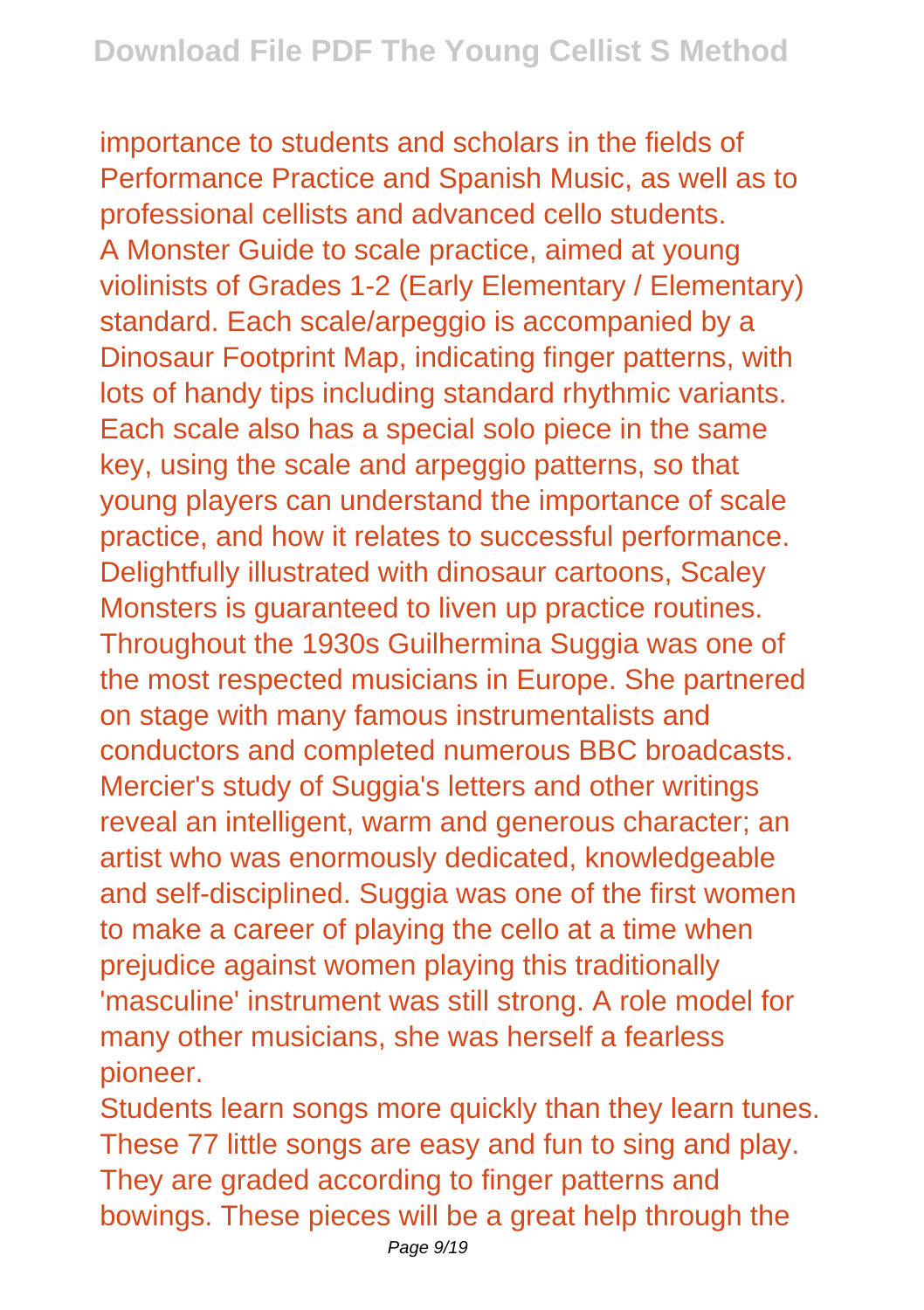periods of boredom and frustration some students experience. They contain duet parts for teacher or other students and are ideal for group or private teaching. Violin, viola and cello books can all be used together. This book from Rick Mooney features easy classical music as well as folk songs, fiddle tunes and Mooney originals composed to address specific technical points. A second cello part throughout promotes a student's ability to hear and play accurately.

Solos for Young Cellists is an eight-volume series of music compilations with companion CDs. The series ranges from elementary to advanced levels and represents a truly exciting variety of musical genres and techniques. This collection of wonderful music offers young cellists the opportunity to work in various positions, techniques, meters, keys, and musical styles. Many of the works have long been recognized as stepping stones to the major instrumental repertoire, while others are newly published pieces and original compositions, providing an exciting and diverse choice of study. The collection will become a valuable resource for teachers and students of all ages and levels. The piano track recorded on the second half of each CD gives the cellist the chance to practice performing with accompaniments. Companion CD to Volume 5 is 00-24482. Contents \* Salut d' Amour, Op. 12- E. Elgar \* Pieces from the 10th, 12th and 14th Concerti- F. Couperin (Keyboard realizations by David Dunford) Siciliene La Tromba Plainte Air de Diable \* Adagio & Allegro, Op. 70- R. Schumann \* Mazurka- D. Popper \* Meditation- F. Bridge \* Julie-O- M. Summer/arr. C.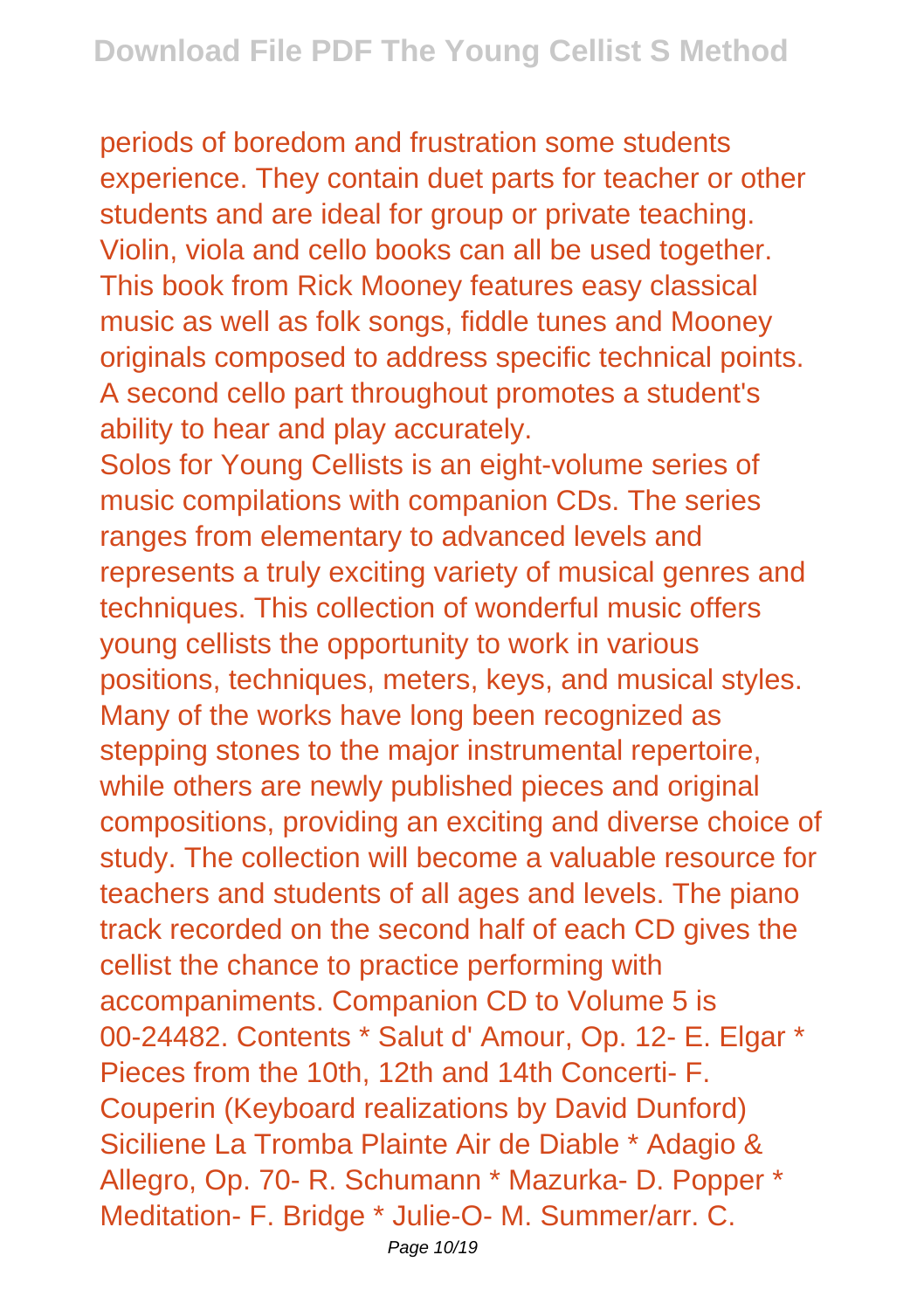## Cheney.

The Teaching of Instrumental Music, Fifth Edition introduces music education majors to basic instrumental pedagogy for the instruments and ensembles commonly found in the elementary and secondary curricula. It focuses on the core competencies required for teacher certification in instrumental music, with the pervasive philosophy to assist teachers as they develop an instrumental music program based on understanding and respecting all types of music. Parts I and II focus on essential issues for a successful instrumental program, presenting first the history and foundations, followed by effective strategies in administrative tasks and classroom teaching. Parts III, IV, and V are devoted to the skills and techniques of woodwind, brass and percussion, and string instruments. In all, The Teaching of Instrumental Music is the complete reference for the beginning instrumental teacher, commonly retained in a student's professional library for its unique and comprehensive coverage. NEW TO THIS EDITION: Revision and updating of curriculum developments, such as coordinating State Department of Education student learning objectives with the recent Every Student Succeeds Act (ESSA) New discussion of the NAfME National Standards as they relate to the teaching of instrumental music Revamping of rehearsing instrumental ensembles chapters, including new or expanded sections on programming, choosing quality music, and applying successful rehearsal techniques Updates on references, plus new discussion questions, and websites and internet links A chapter devoted to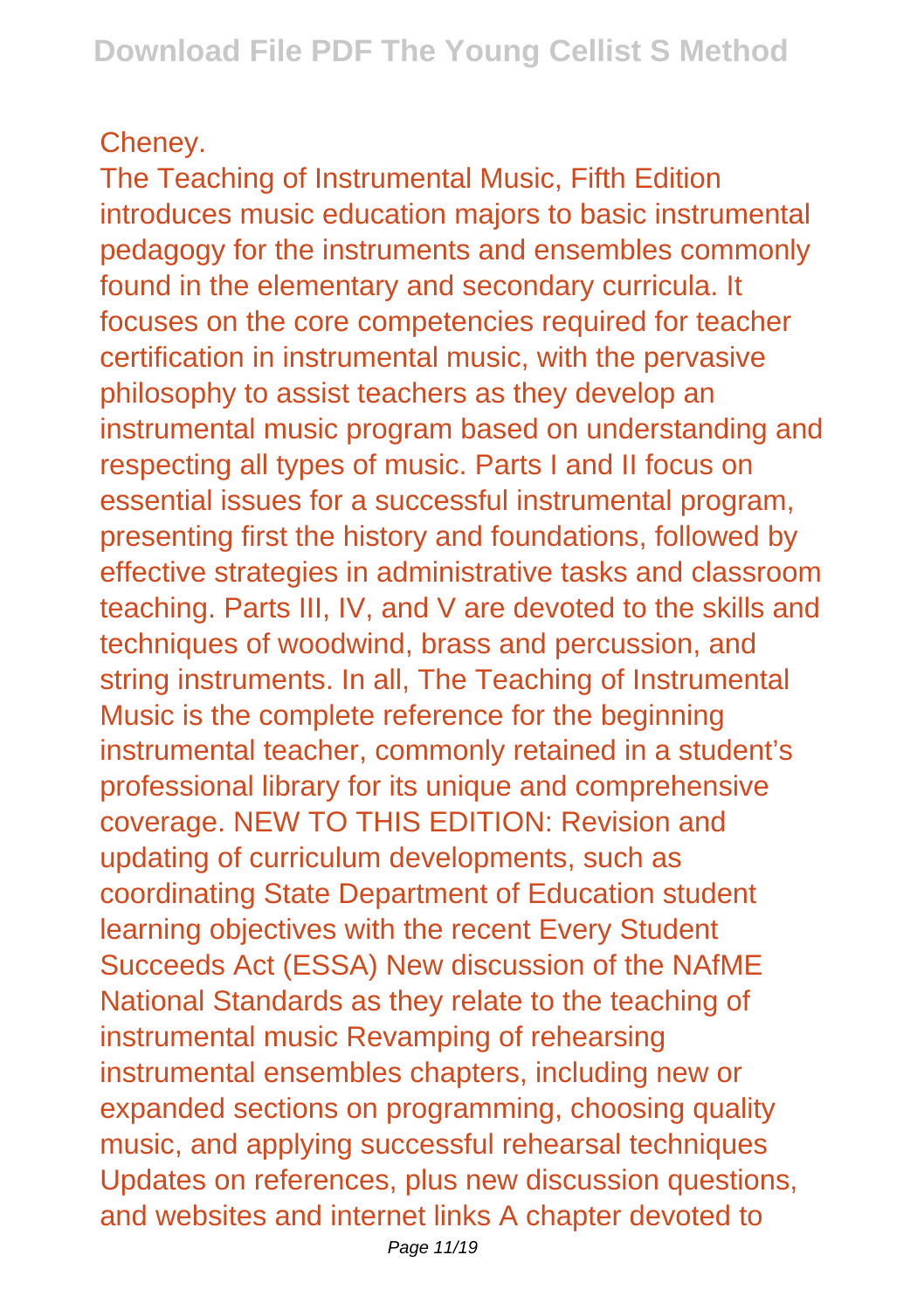classroom guitar Updates on the use of technology for teaching and learning music More on healthy performance practice, marching band, and jazz band Online materials located in the eResources section on the Routledge website.

A very different sort of cello method, A Modern Cellist's Manual combines technical information and plenty of photographs with advice on approach. Topics addressed range from the basics of a painless bow grip to injury avoidance, working with a metronome, and tenor clef. Emily's tone and sense of humor lighten the mood of any practice session. A Modern Cellist's Manual is suitable for those taking private lessons as well as returning cellists looking to bolster rusty technique. Sound Innovations for String Orchestra is a revolutionary new method that combines time-tested educational concepts, input from thousands of teachers, and advances in modern technology. Using solid pedagogy that follows state and national music education standards, the methods can be customized by teachers to use their own experiences in creating the best approach for their unique classroom. Sound Innovations is available in two versions: Standard Edition and the custom Director's Choice Edition. Visit www.alfred.com/soundinnovations for more information. This title is available in SmartMusic. Solos for young cellistsVol. 1-5Alfred Publishing Company, Incorporated From the bestselling author of A PLACE CALLED WINTER comes a compassionate, compelling new novel of boyhood, coming of age, and the confusions of desire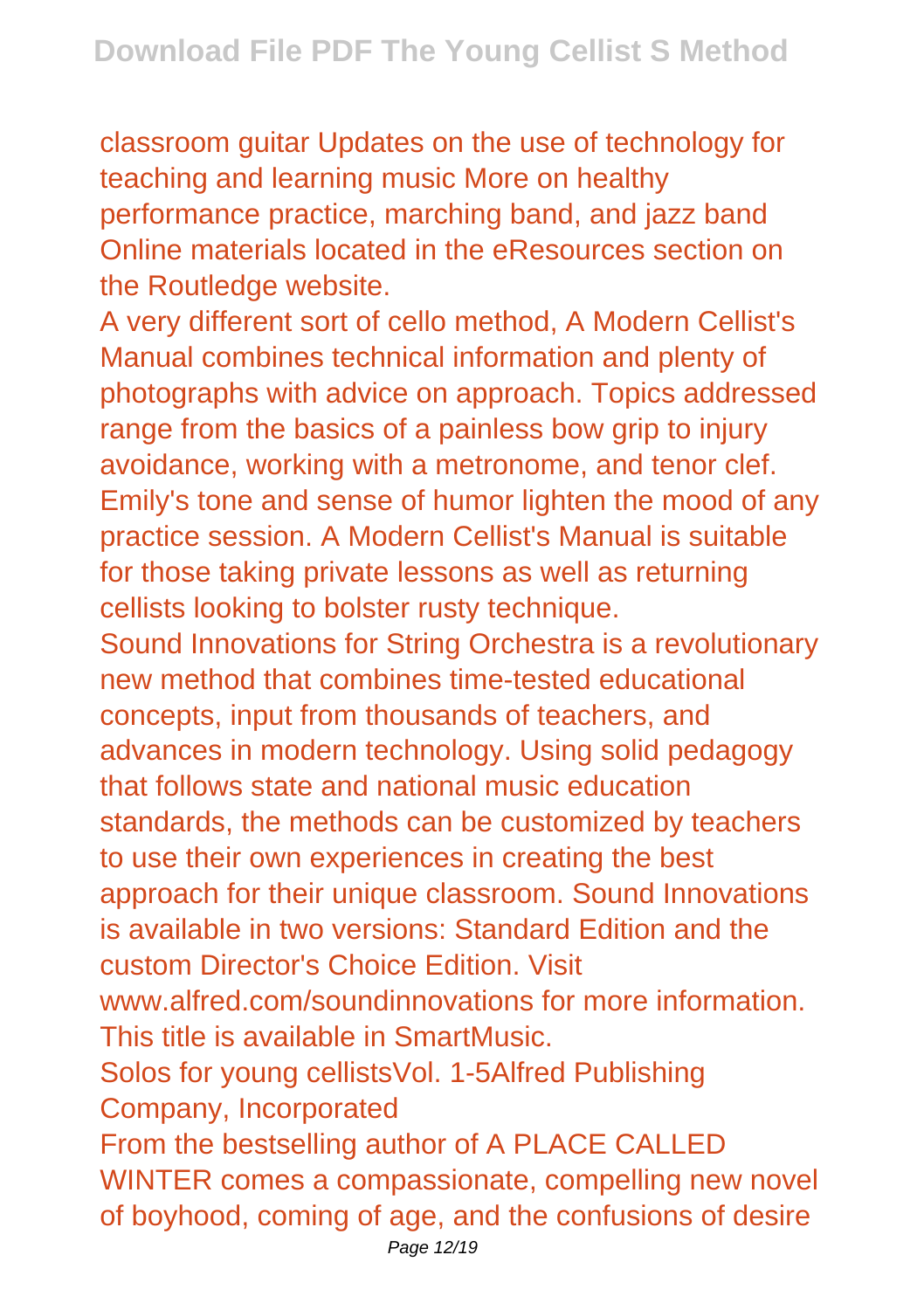and reality. 'It's delicious, it's dear, it's heart-breaking and very funny' Rachel Joyce 'An incredibly beautiful story told with compassion. Nothing is wasted. Each sentence is beautifully crafted' Joanna Cannon 1970s Weston-Super-Mare and ten-year-old oddball Eustace, an only child, has life transformed by his mother's quixotic decision to sign him up for cello lessons. Music-making brings release for a boy who is discovering he is an emotional volcano. He laps up lessons from his young teacher, not noticing how her brand of glamour is casting a damaging spell over his frustrated and controlling mother. When he is enrolled in holiday courses in the Scottish borders, lessons in love, rejection and humility are added to daily practice. Drawing in part on his own boyhood, Patrick Gale's new novel explores a collision between childish hero worship and extremely messy adult love lives

Cello Part (printed) for Volume 8 of Solos For Young Cellists

The Suzuki Method of Talent Education is based on Dr. Shinichi Suzuki's view that every child is born with ability, and that man is the son of his environment. According to Dr. Suzuki, a world-renowned violinist and teacher, the greatest joy an adult can know comes from developing a child's potential so he/she can express all that is harmonious and best in human beings. Students are taught using the "mother-tongue" approach. Suzuki Cello School materials include: Cello Parts (Vol. 1-10) \* Piano Accompaniments (Vol. 1-8) \* Cassettes (Vol. 1-3, 7, & 8 performed by Tsuyoshi Tsutsumi, Vol. 4-6 performed by Ron Leonard) \* Compact Discs (Vol. 1-3, 7, & 8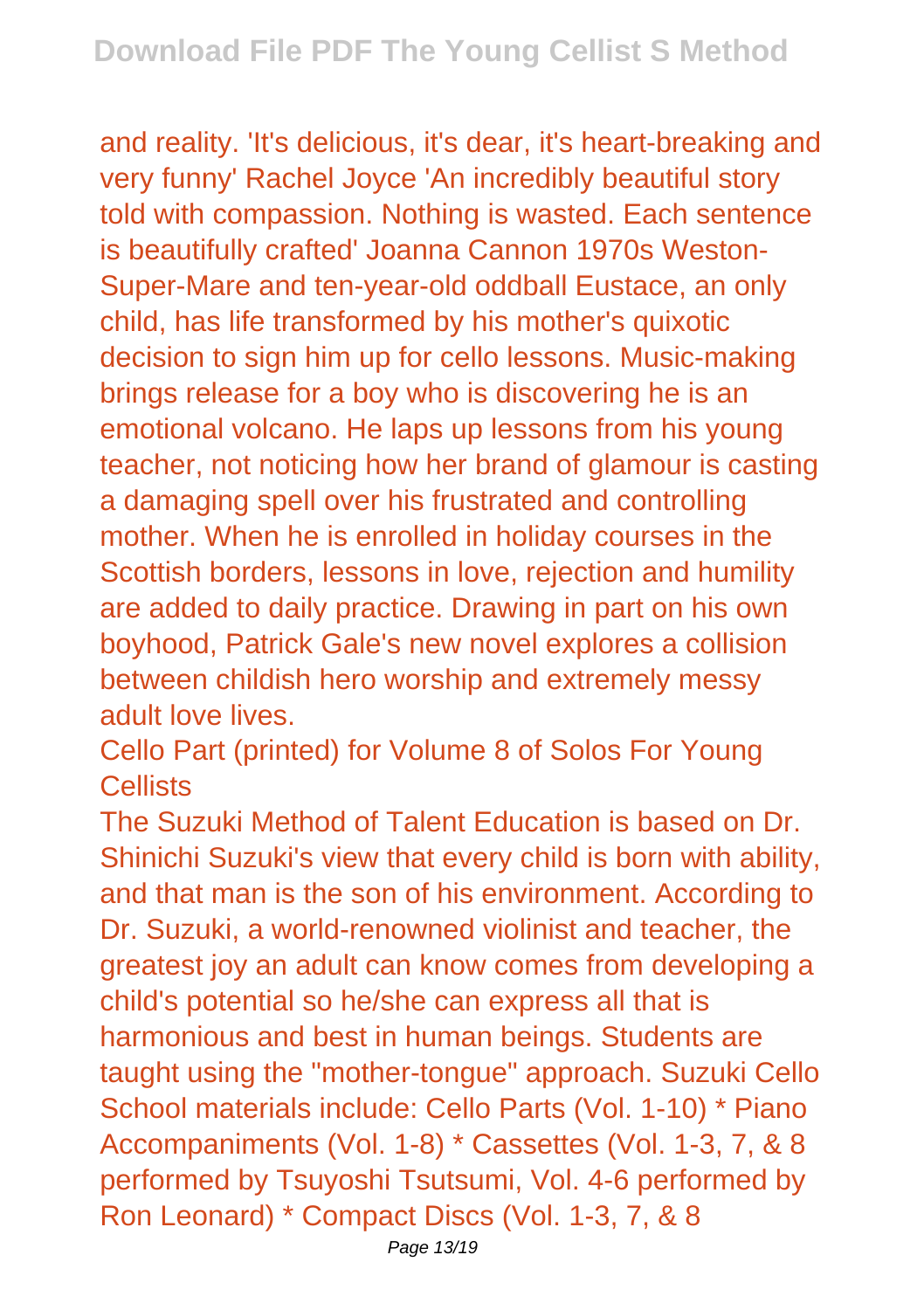performed by Tsuyoshi Tsutsumi, Vol. 4-6 performed by Ron Leonard). Suzuki Method Core Materials available for piano, violin, viola, cello, string bass, flute, harp, guitar, and recorder.

What does it mean to perform expressively on the cello? In Cello Practice, Cello Performance, professor Miranda Wilson teaches that effectiveness on the concert stage or in an audition reflects the intensity, efficiency, and organization of your practice. Far from being a mysterious gift randomly bestowed on a lucky few, successful cello performance is, in fact, a learnable skill that any player can master. Most other instructional works for cellists address techniques for each hand individually, as if their movements were independent. In Cello Practice, Cello Performance, Wilson demonstrates that the movements of the hands are vitally interdependent, supporting and empowering one another in any technical action. Original exercises in the fundamentals of cello playing include cross-lateral exercises, mindful breathing, and one of the most detailed discussions of intonation in the cello literature. Wilson translates this practice-room success to the concert hall through chapters on performance-focused practice, performance anxiety, and common interpretive challenges of cello playing. This book is a resource for all advanced cellists—college-bound high school students, undergraduate and graduate students, educators, and professional performers—and teaches them how to be their own best teachers.

Janos Starker, King of Cellists, The Making of an Artist, is written from the standpoint of one who has studied the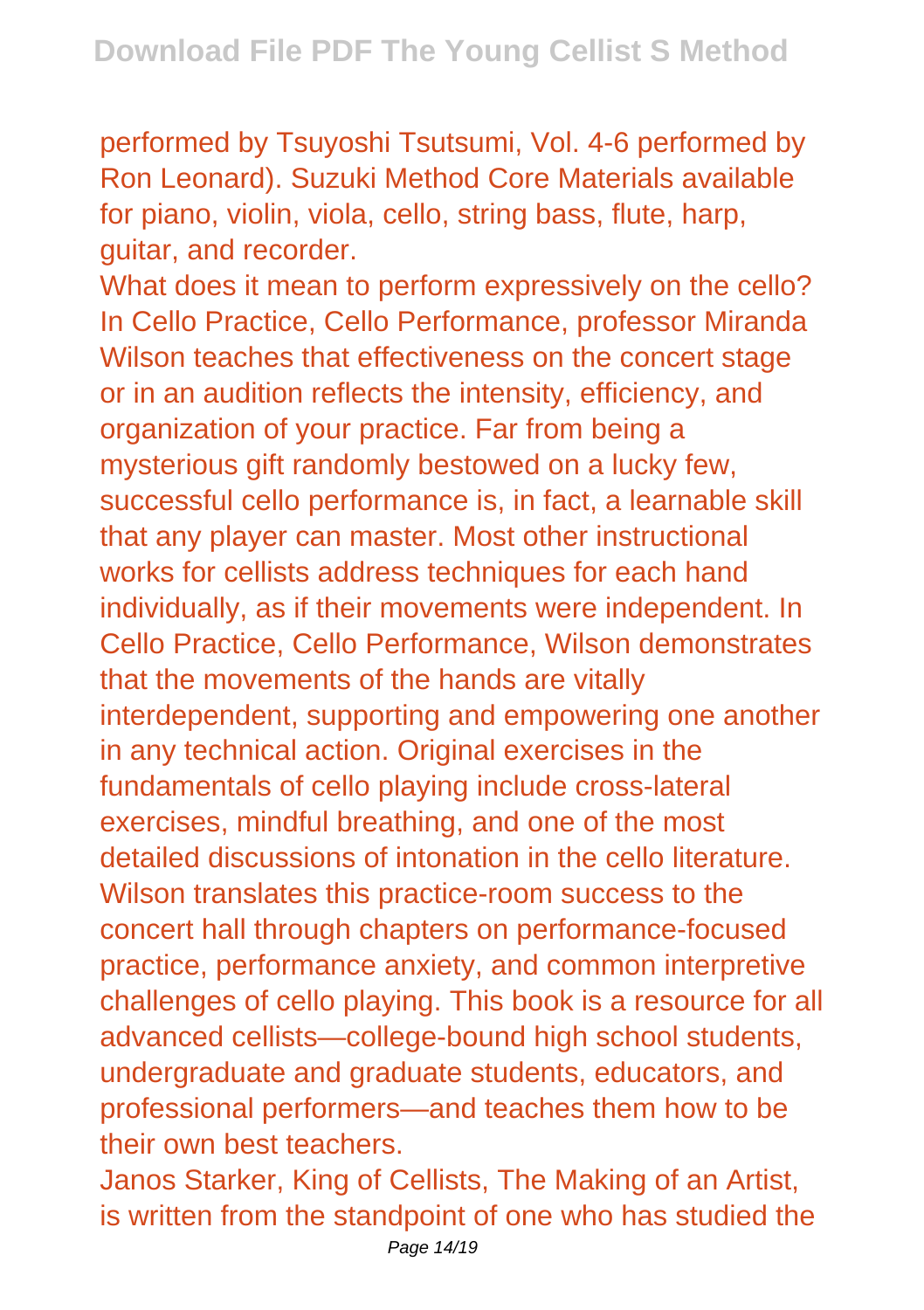man, his music, his teaching, and his relationships to discover the influences that shaped who he is, a fantastic cellist, recording artist, and teacher of the instrument. He is one who has made an indelible impact on the world of music.

Solos for Young Cellists is an eight-volume series of music compilations with companion CDs. The series ranges from elementary to advanced levels and represents a truly exciting variety of musical genres and techniques. This collection of wonderful music offers young cellists the opportunity to work in various positions, techniques, meters, keys and musical styles. Many of the works have long been recognized as stepping stones to the major instrumental repertoire, while others are newly published pieces and original compositions, providing an exciting and diverse choice of study. The collection will become a valuable resource for teachers and students of all ages and levels. The piano track recorded on the second half of each CD gives the cellist the chance to practice performing with accompaniments. Contents: \* Romance-Debussy \* Bourree-Squire \* Serenade Basque-Adorian \* Sicilienne-Faure \* Sonata in E Minor, Op. 38, No. 1-Romberg \* Sonata in E Minor, Op. 38, No. 1-Romberg/Farrar (quartet arrangement) \* Fond Recollections, Op. 64, No. 1-Popper \* Harlequinade-Squire \* Humoresque-Squire Written for the cellist looking for an approach that demystifies cello playing, Cello, Bow and You is an innovative text in the field of string pedagogy written by a 40+ year veteran of the New York Philharmonic Orchestra and certified teacher of the Alexander Page 15/19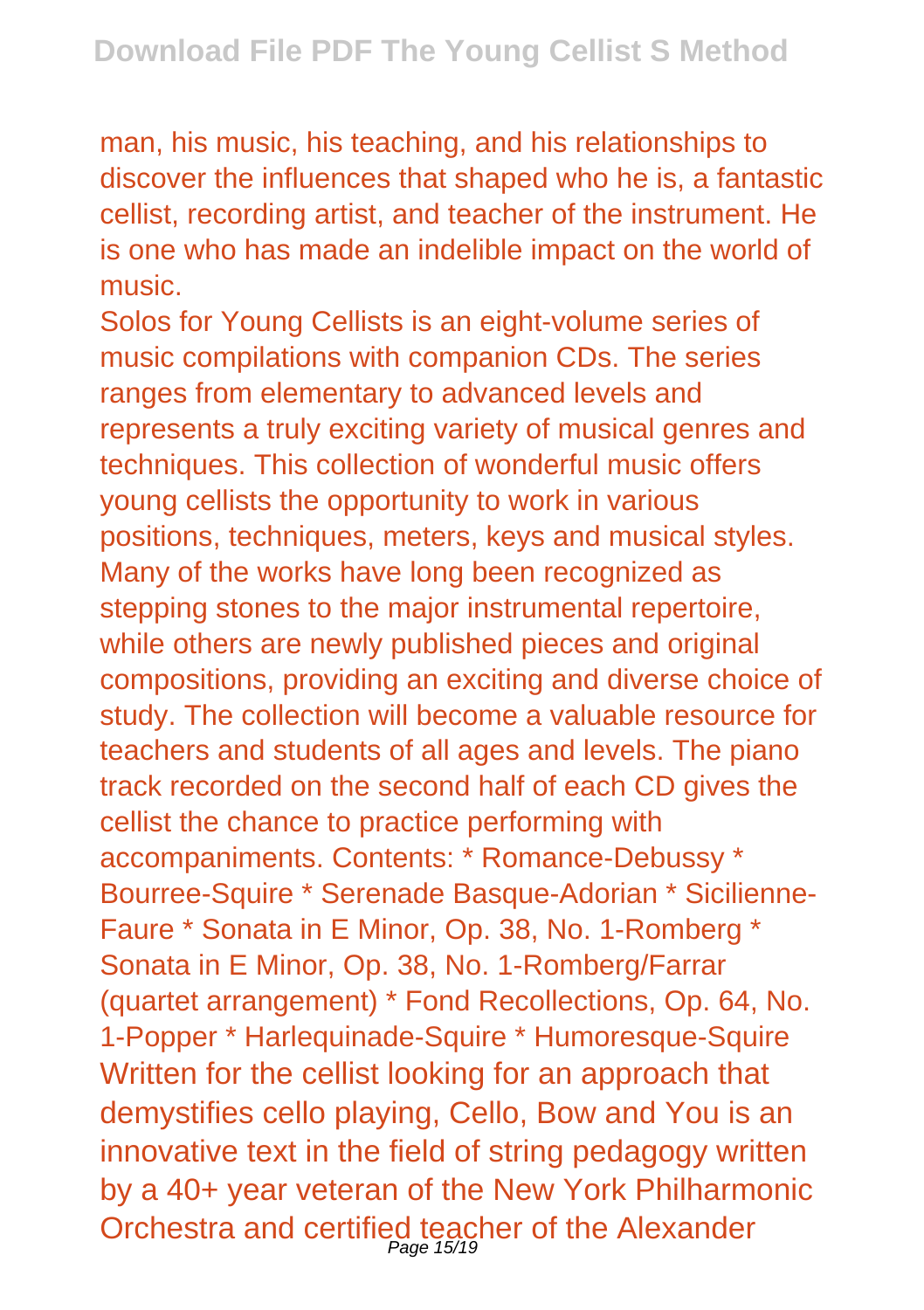Technique. Author Evangeline Benedetti has a unique voice and approach, and invites cellists of all levels to explore, make discoveries and organically internalize technique. Benedetti's approach compliments the work that students do with their teachers by encouraging them to be more aware of themselves and responsive to internal and external guidance. Cello, Bow and You allows students and professionals access to Benedetti's vast performance and teaching experience. She has pioneered an approach to playing that is a synthesis of the cellist's musical thought, the knowledge of the dynamic properties of the instrument and bow, and the ability to move effectively according to the mechanics of the human body. The synergy of these elements leads to physically healthy playing and frees players to be musically expressive. Written in engaging, informal prose, the book is a must-read for cellists and cello teachers - beginning, intermediate, or professional.

Volume 1. A fun, child-friendly approach to the first steps in cello playing. This one of its kind cello method with large sized notes and charming illustrations makes learning an enjoyable experience for the very young cellist, inspiring love of playing and cultivating the child's unique talents."My Very First Cello Method" is a comprehensive method which offers a sound basis in cello playing combined with the fundamentals of music theory. Left hand Page 16/19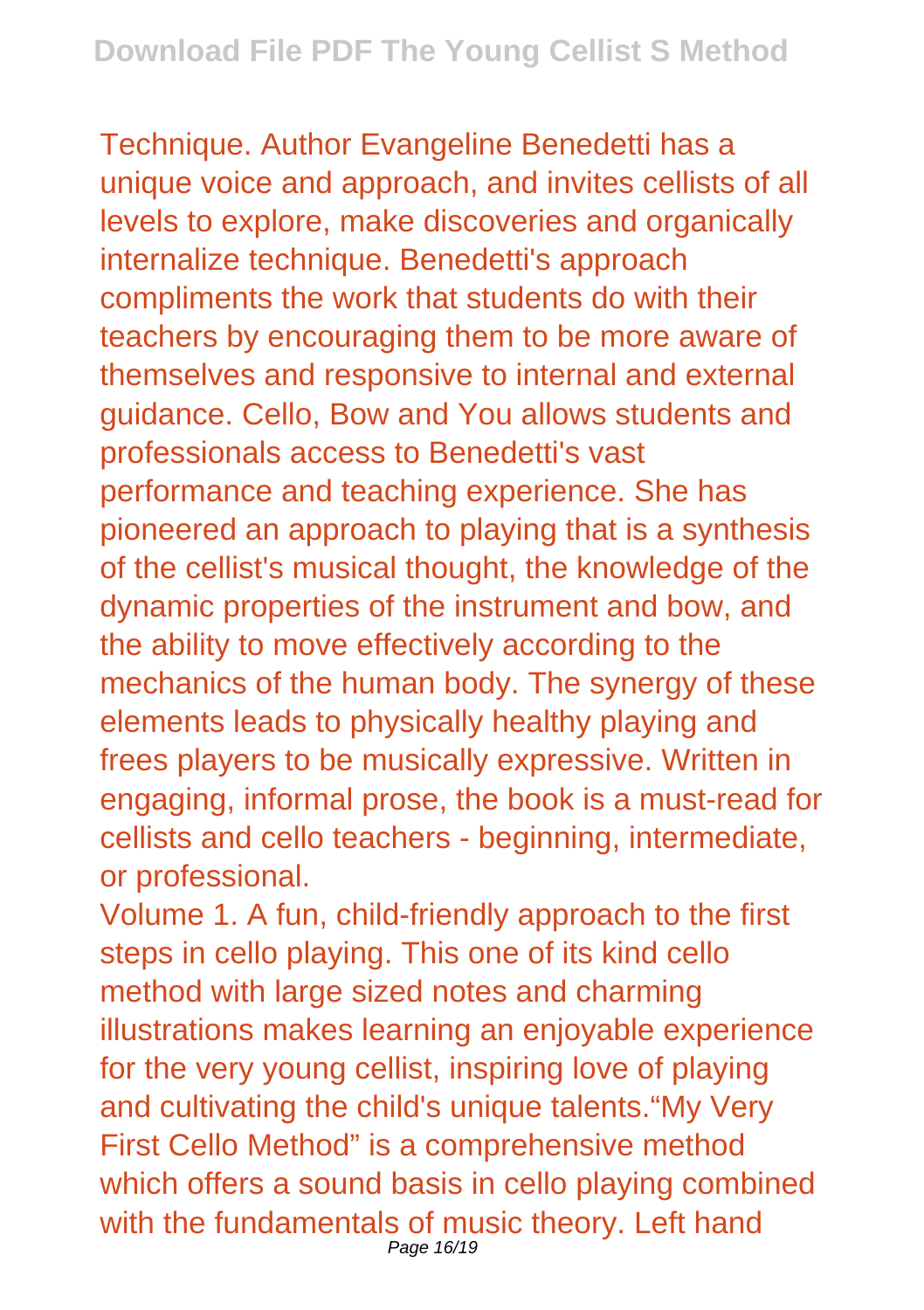placement and finger patterns are progressively introduced with exercises and scales along with numerous creative solo pieces, duets, and rounds. Ensemble playing is emphasized from the very beginning to develop the student's sense of rhythm, intonation, and note-reading skills.

This brilliant novel with universal resonance tells the story of three people trying to survive in a city rife with the extreme fear of desperate times, and of the sorrowing cellist who plays undaunted in their midst. One day a shell lands in a bread line and kills twentytwo people as the cellist watches from a window in his flat. He vows to sit in the hollow where the mortar fell and play Albinoni's Adagio once a day for each of the twenty-two victims. The Adagio had been recreated from a fragment after the only extant score was firebombed in the Dresden Music Library, but the fact that it had been rebuilt by a different composer into something new and worthwhile gives the cellist hope. Meanwhile, Kenan steels himself for his weekly walk through the dangerous streets to collect water for his family on the other side of town, and Dragan, a man Kenan doesn't know, tries to make his way towards the source of the free meal he knows is waiting. Both men are almost paralyzed with fear, uncertain when the next shot will land on the bridges or streets they must cross, unwilling to talk to their old friends of what life was once like before divisions were unleashed on their city. Then Page 17/19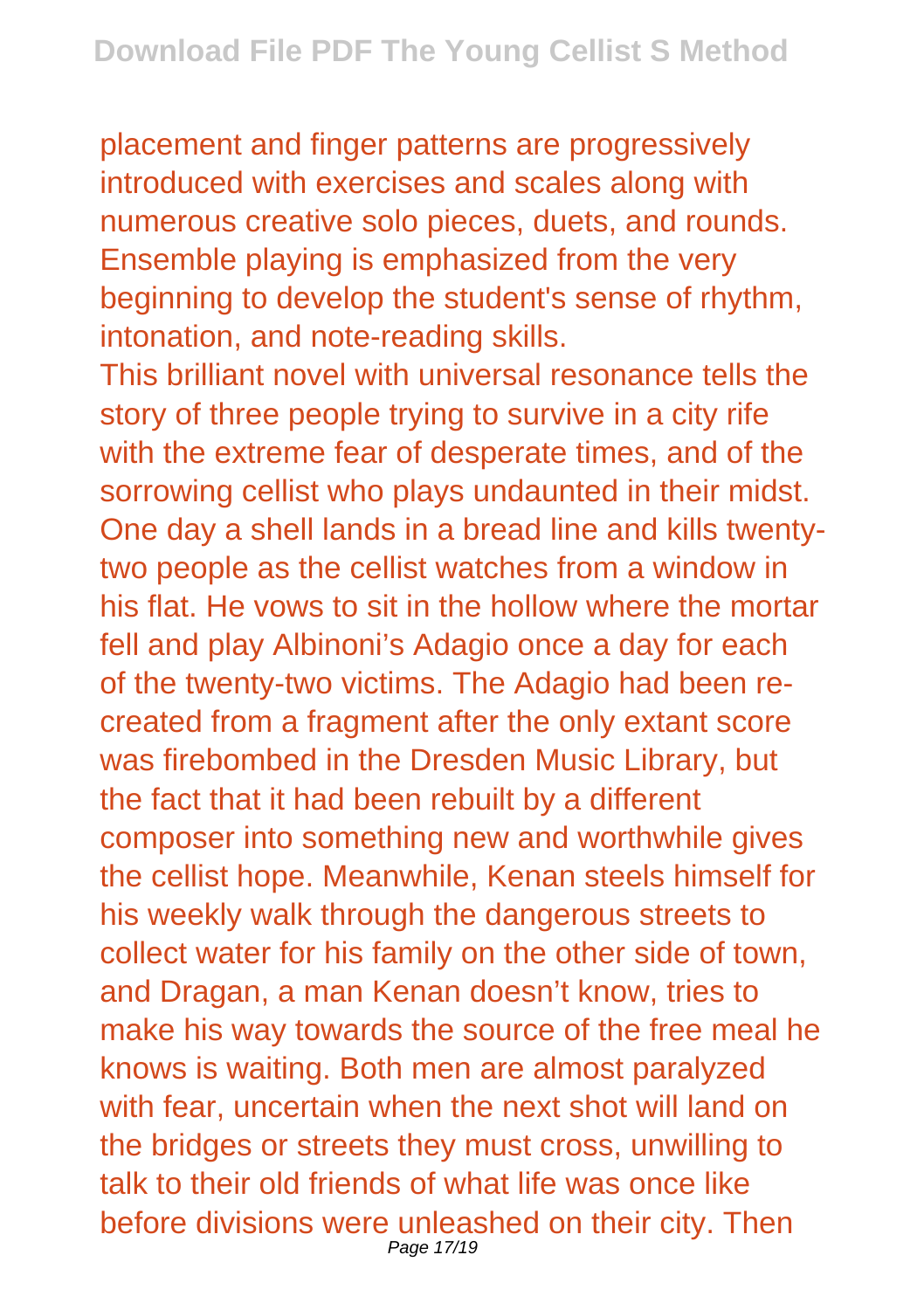there is "Arrow," the pseudonymous name of a gifted female sniper, who is asked to protect the cellist from a hidden shooter who is out to kill him as he plays his memorial to the victims. In this beautiful and unforgettable novel, Steven Galloway has taken an extraordinary, imaginative leap to create a story that speaks powerfully to the dignity and generosity of the human spirit under extraordinary duress. Titles: Largo and Allegro from the Sonata in G minor (H. Eccles) \* Bourr?es from the Suite in C Major, BWV 1009 (J.S. Bach) \* Gavotte, Op. 23, No. 2 (D. Popper) \* Sicilienne (M.T. von Paradis). This title is available in SmartMusic.

These exercises have been written for the specific purpose of introducing cello students to the thumb position at the earliest practicable stage in their development. The material in this introductory volume retains the thumb on the octave harmonic. The supplementary material in Part II provides examples of musical value which may be interspersed with the materials of Part I. Cello Playing for Music Lovers provides beginners and intermediate students with an authoritative, stepby-step guide to learning to play the cello. Diliana Momtchilova, a graduate of Julliard, provides technical explanations and many photos. Gifted cellist Erik Friedlander plays the 116 musical figures discussed in the book on the accompanying play along CD. The book includes musical examples from Page 18/19